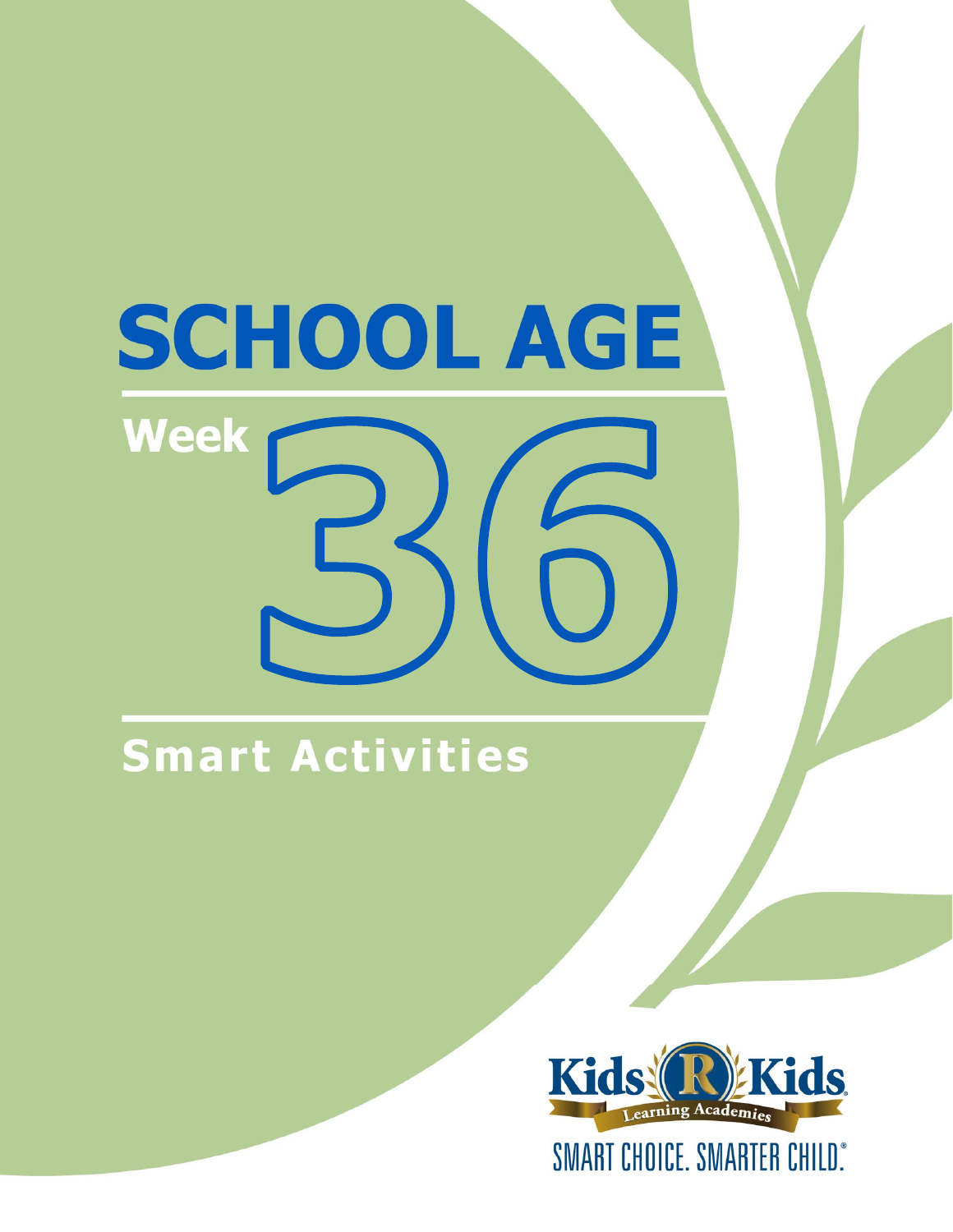## Day 1 Week 36

### **Paper Cup Stand**

**Materials:** cardboard pieces (from cardboard boxes), paper cups, scissors (adult assistance-box cutter) **Preparation:** Gather supplies.

#### **Instructions:**

- 1. First, take a paper cup and try to stand on it. Did it hold your weight or break?
- **Freparation:** Gather supplies.<br>**Instructions:**<br>1. First, take a paper cup and try to stand on it. Did it hold your weight or break?<br>2. Next, take a cardboard box and cut out flat pieces from the sides (no folded areas in at least two even pieces big enough for you to stand on. You may need an adult to help you using a box cutter to cut off the pieces of cardboard.
- 3. Now place 6 cups (3 in front and 3 lined up behind) evenly spaced out on the ground.
- 4. Place a piece of cardboard over the cups. Stand on it. Did it hold your weight? It should have held your weight.
- 5. Add another set of cups on top of the sheet of cardboard and then place a second sheet of cardboard over those cups. Stand on it. Did it hold your weight? Have someone else heavier try it out.

#### **Why Did It Work?**

**So, when you stood on one cup it broke straight away as you expected. This is because all your weight was pushing down on the cup, compressing it. However, when you arrange the cups neatly spaced apart and place a piece of cardboard over the top, the weight was spread out creating an even distribution of the weight and there was not too much weight on any one cup.** 



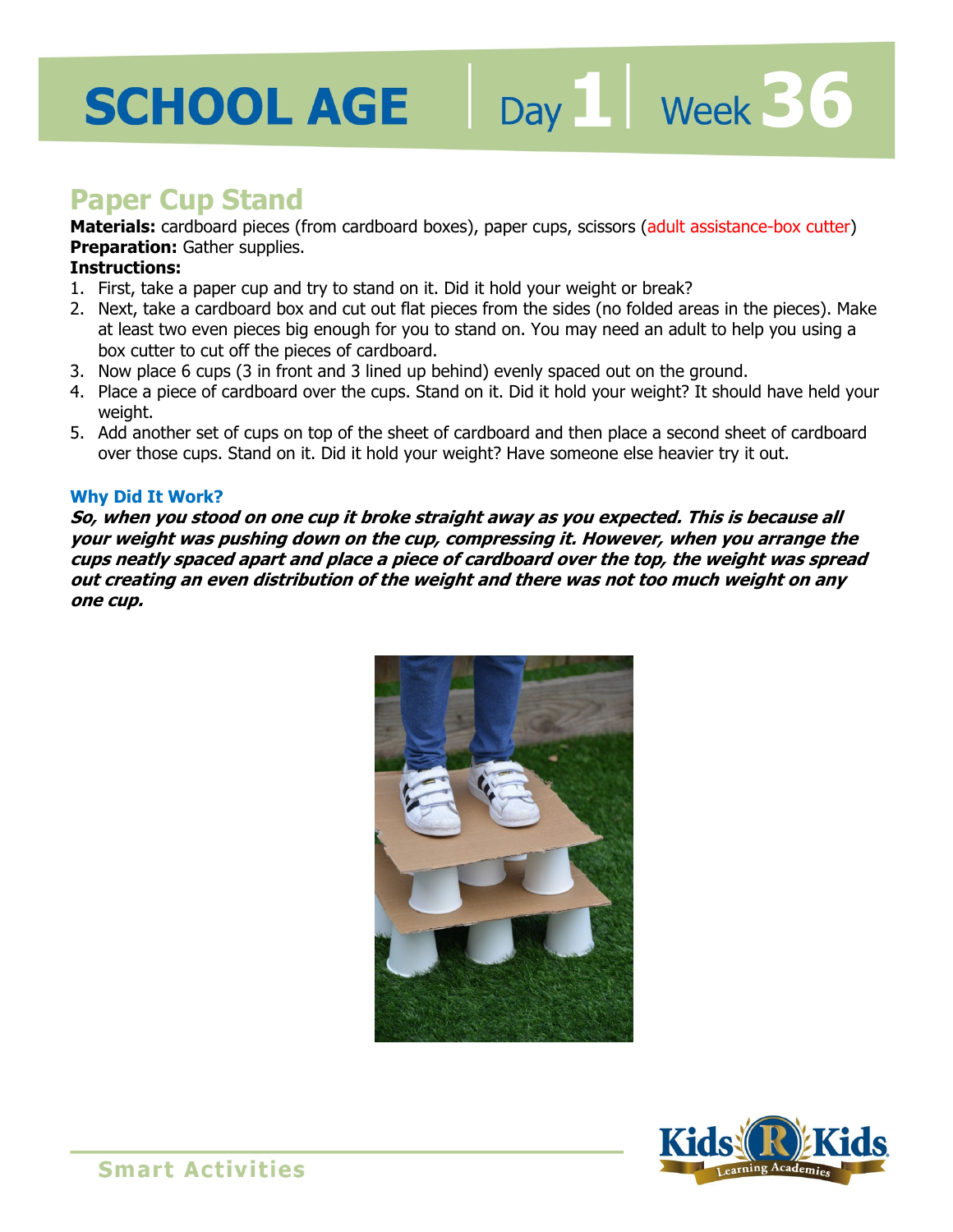### **I've Got Your Back!**

**Materials:** more than one player needed**,** 8.5 x 11" Heavy weight drawing paper (watercolor paper is best), masking tape, black markers, optional: watercolor paint

masking tape, black markers, optional. watercolor pantt<br>**Preparation:** Decide who will draw first. Tape a piece of paper to the other player's back.<br>**Instructions:**<br>Explain that this activity is a fun way to practice looki Preparation: Decide who will draw first. Tape a piece of paper to the other player's back. **Instructions:** 

how the saying, "I've got your back" is an idiom (a phrase that means something different than what the words really mean.) When someone says this phrase, what they really mean is "I will look out for you and protect you if you need it."

Start by closing one eye and using the pointer finger to trace the outline of an object in the room. This is to practice seeing what you are drawing!

Once you have the hang of this, stand a few feet apart from each other and take turns using the same technique to trace your partners face and features. This is an effective way to focus attention.

Then, take turns drawing partners' portrait on the paper taped to his or her back. Remember to take it seriously even though it feels silly. The best part is the suspense and anticipation for the person being drawn!



Day 2 | Week 36

## **Vibrant Rainbow Self-Portrait**

**Materials:** plain white paper towels, plain white drawing paper, pencils, black permanent markers, eyedropper or pipettes, scissors, hand mirrors, white glue, liquid watercolors (red, yellow, blue), small cups, construction paper larger than paper towel size

**Preparation:** See student examples here: https://www.instagram.com/p/Bf-yDpBhqaZ/. Explain that red, blue, and yellow are called primary colors. They can be mixed together to make other colors called secondary colors (orange, green, purple).

#### **Instructions: What to Do:**

Use eyedropper to color the paper towel with liquid watercolor. Let dry. Use a mirror to study facial features. Use a pencil to draw a self-portrait on the white paper then outline with permanent marker. Cut out the portrait and use a few dots of glue to attach it to the colored paper towel background. Mount to larger construction paper using a dot of glue in each corner. Hang to display.

**Variation**: Practice holding a different expression and draw that (excited, worried, happy, sad).





**Smart Activities**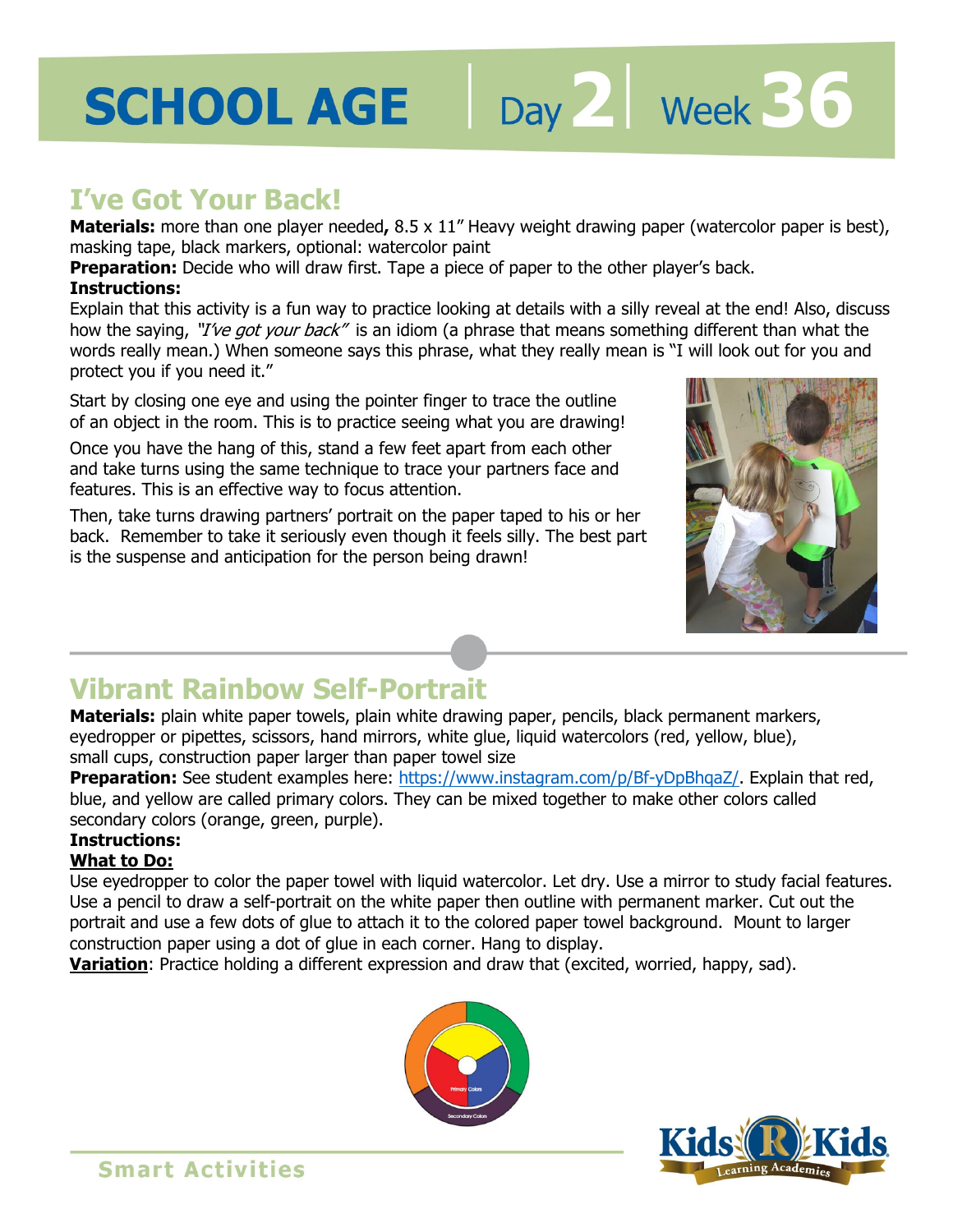# **SCHOOL AGE** Day 3 | Week 36

### **Bread in a Bag**

Materials: active dry yeast packet (0.25 oz), pastry brush, cooking spray, extra-virgin olive oil, flour, kitchen towel, measuring cups and spoons, mini loaf pans, oven, resealable large plastic bag, salt (kosher), sugar, water

sealable large plastic bag, sait (K)<br>f pans with cooking spray. Be sure **Preparation:** Gather supplies. Clear counter space. Spray mini loaf pans with cooking spray. Be sure to read all directions before beginning.

#### **Instructions:**

- 1. First, measure out 1 cup of flour, ¼ cup of sugar, and 1 packet of active dry yeast into the sealable plastic bag. Then add 1 cup warm water.
- 2. Now, seal the bag and squish together with your hands to mix. Make sure all ingredients are mixed well.
- 3. Allow the ingredients in the bag to rest for 10 minutes at room temperature. This will allow the yeast to activate.
- 4. Next, add 1 cup of flour, 3 tablespoons of extra-virgin olive oil, and 2 teaspoons of salt. Reseal the bag.
- 5. Again, have fun squishing together these ingredients.
- 6. Now add 1 more cup of flour and mix by squishing together until all the flour is mixed completely.
- 7. Check your cleared counter space and sprinkle a light coating of flour to ensure the ingredients will not stick.
- 8. Remove the ingredients from the bag onto your clear counter space and allow to rest for about 10 minutes.
- 9. Then the fun begins! Flour your hands to help prevent the dough from sticking to your hands. Using your hands, begin to knead your dough for 5 minutes. Kneading consists of stretching and folding the dough to develop gluten to give your bread it's structure. (Google the word "kneading" if you need more instructions.)
- 10. Now, halve the dough and place each half in one of your mini-loaf pans. Cover both pans with a kitchen towel for 30 minutes.
- 11. Depending on how long your oven takes to preheat (ask an adult) Preheat oven to 375° (**adult assistance needed**).
- 12. Now, brush the top of your bread with the olive oil, place in the preheated oven (adult assistance is needed), and bake until golden brown for about 30 minutes (check on it at about 20 minutes due to the varying baking times of ovens).



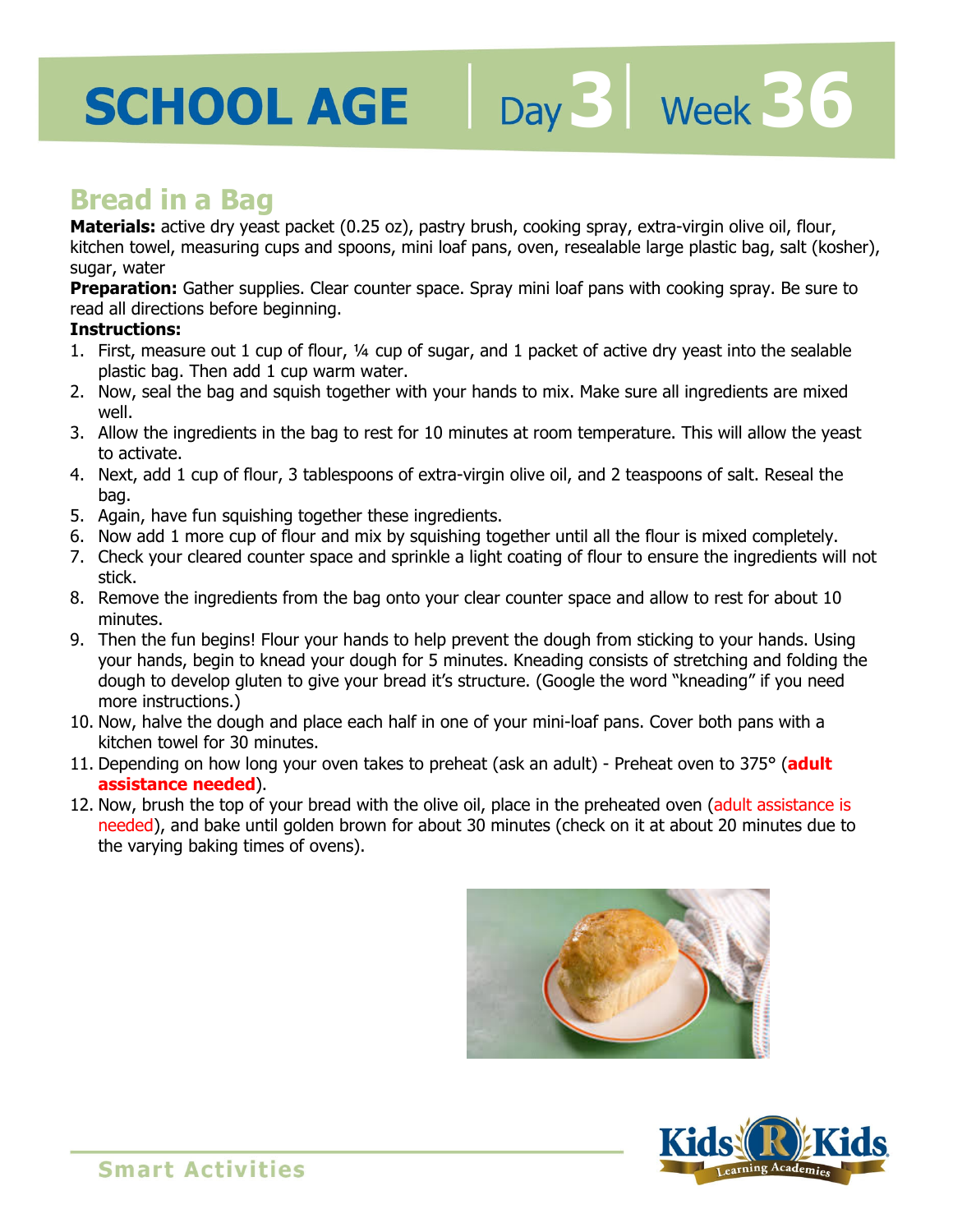### **Balloon Marble Trampoline**

#### **Materials:** balloon, cup (hard plastic), marbles, scissors

**Preparation:** Gather materials.

#### **Instructions:**

- 1. First, cut the neck off a balloon.
- 2. Then stretch the balloon over the top of the plastic cup.
- 3. Next, drop a marble on the balloon. What happened? Did it bounce?
- 4. How can you make it go higher? Try different sizes of cups.

Get creative and make ramps for your marbles to come down and land on the balloon trampoline. See how high the marble can go in the air as it comes down the ramps. You can use PVC pipes, Tinker Toys, blocks, etc. Your imagination is your masterpiece.

Day 4 Week 36



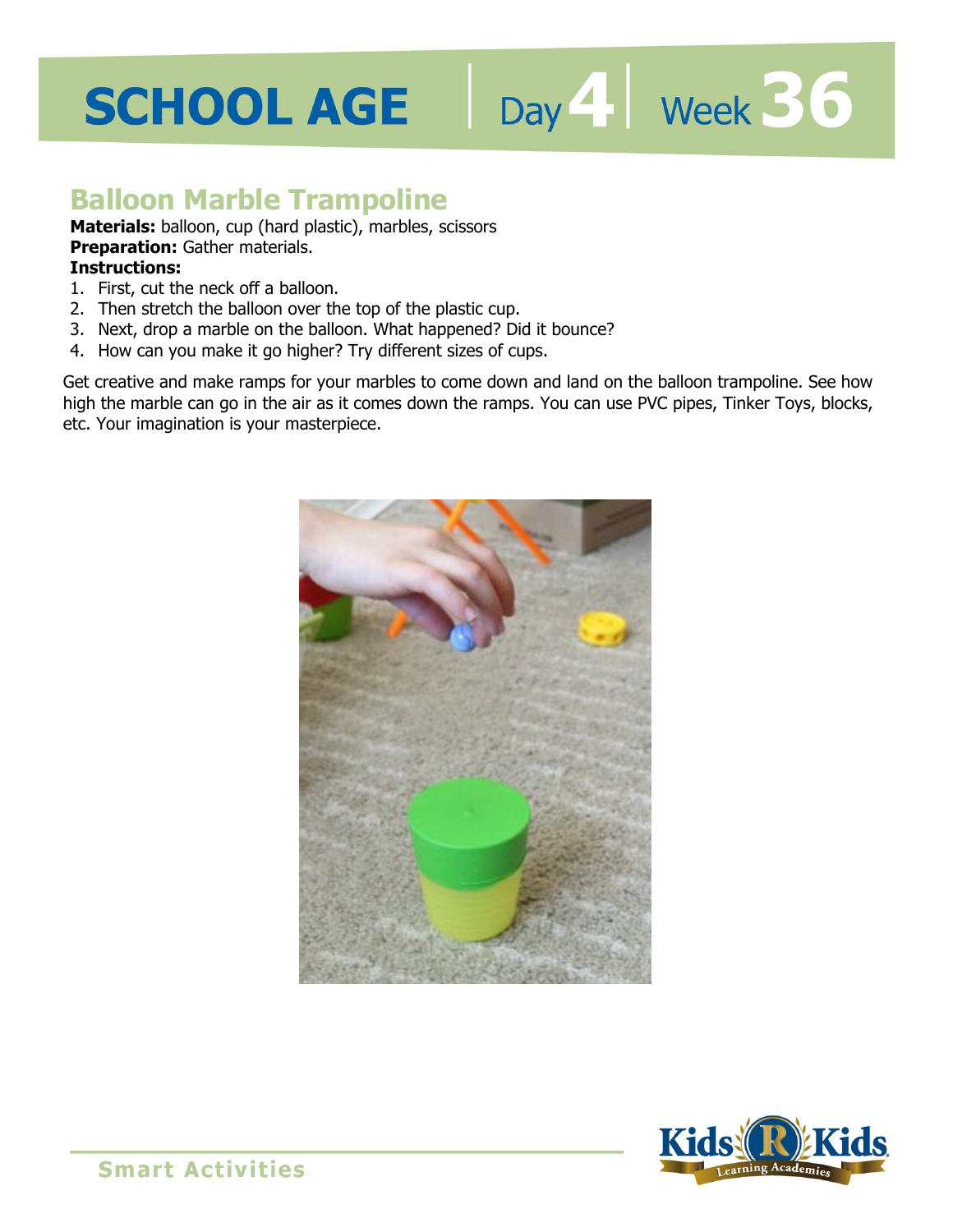# **5CHOOL AGE** Day Week 36

### **String Water Travel**

**1 4 Materials:** food coloring, glasses (2), internet access, string, tape, water **Preparation:** Gather materials. Watch the video for clearer directions: https://www.youtube.com/watch?v=wVtHot74ToI

#### **Instructions:**

- 1. First, fill a glass with water.
- 2. Next, soak the string in the water leaving some of the string out to remain dry.
- 3. Remove the string but save the water to use again.
- 4. Then fix one end of the string on the other glass using tape. Tape the string inside the bottom of the glass. Pull it to test if it is firmly fixed.
- 5. Now add a few drops of food coloring to the glass with the water.
- 6. Hold the unfixed end of the string and tighten it against the glass (**make sure it is tight**).
- 7. Slowly, pour the water along the string. Watch the water cling to the string and go into the empty cup without spilling.

(Troubleshooting: if the water is spilling it may be that you were pouring the water too fast or the string is not fully tightened.)